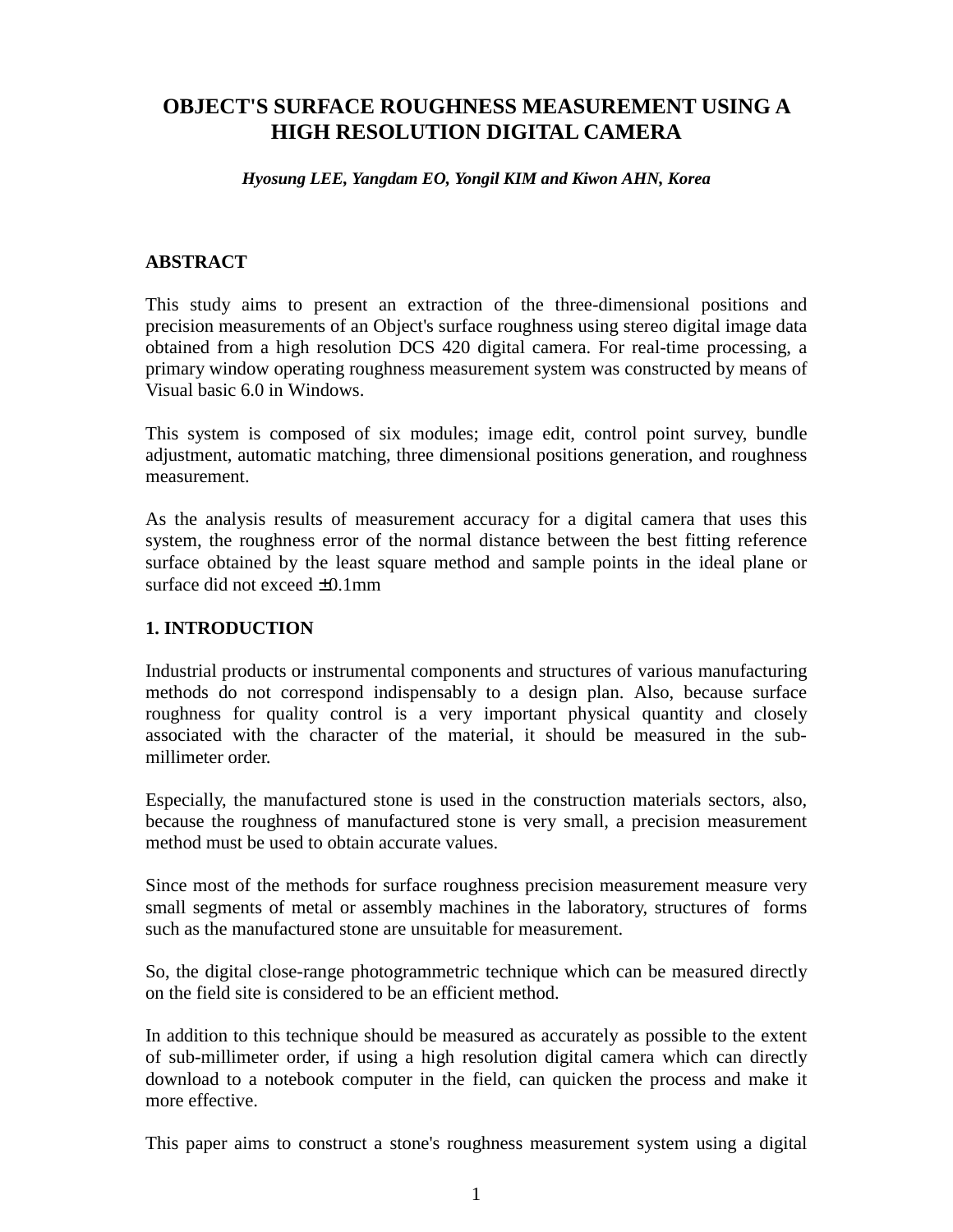camera and Microsoft Visual basic 6.0 of Window environment for real-time measurement.

Also, after acquiring digital images of the ideal plane and surface stone are scarcely roughness using the DCS 420 digital camera, surface roughness was measured using the reference surface that was computed by the least square method, and the measured result values were compared with the result values by the Rolleiflex 6006 metric camera for evaluating the processing capability of the surface roughness measurement of the DCS 420 digital camera.

## **2. CONSTRUCTION OF A PRIMARY INTEGRATED ENVIRONMENT**

If subjects that utilize surface roughness measurement by the digital close-range photogrammetric technique are constructed independently from the integrated environment, this can quicken the process and make it more effective.

Thus in this paper, a primary roughness measurement system is constructed that uses a digital camera and Microsoft Visual basic 6.0 of Window environment for real-time processing.

A menu module on this system was constructed as sub-menus that image viewer, survey of control points, geometric correction, bundle adjustment, auto matching, computation of three-dimensional positions, and surface roughness, after the main screen menu was constructed using a Multiple Document Interface form for convenient use.

In the case where a sub-menu consists in the main screen menu, the main screen menu provides workspace in the application program for the sub-menu screen. Figures 1 and 2 show the flow chart and main screen menu of the constructed system.



Fig. 1. Flow chart of the roughness measurement system.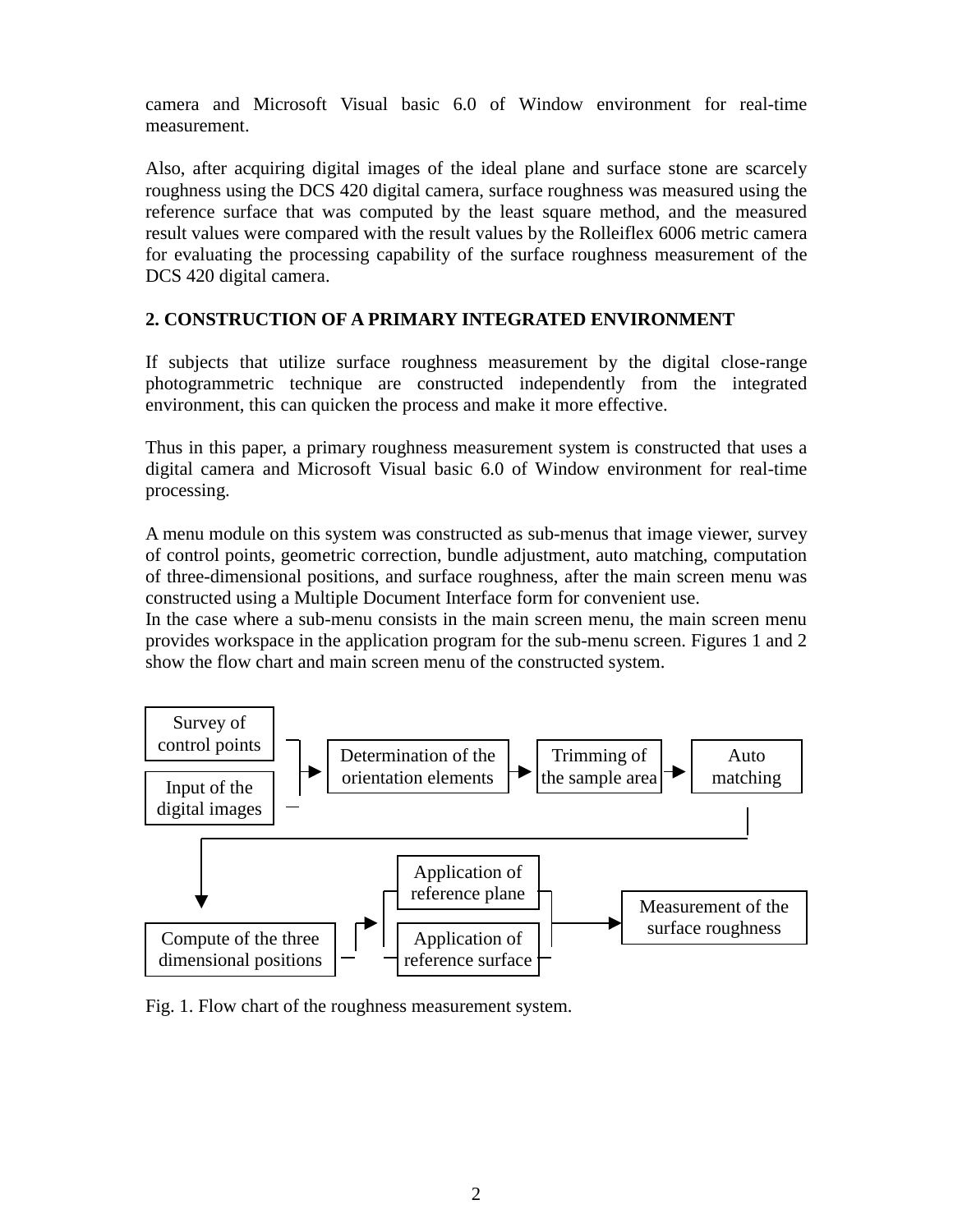| Se Roughness Measurement System                                       |  |  |  |  |  |                          |  |
|-----------------------------------------------------------------------|--|--|--|--|--|--------------------------|--|
| View Target Geometry Orientation Matching 3DCoordinate Roughness Help |  |  |  |  |  |                          |  |
|                                                                       |  |  |  |  |  | Q<br>End                 |  |
| <b>Geo Information Institute</b>                                      |  |  |  |  |  | $00-04-21$ PM $10:03:47$ |  |

Fig. 2. Roughness measurement system.

## **3. SURFACE ROUGHNESS MEASUREMENT OF THE SAMPLE AREAS**

## **3.1 Acquisition of The Digital Images**

The test objects used a reference stone(width: 75cm, height: 30cm, depth: 30cm) which has the ideal plane or surface for measurement accuracy appraisal. Asterisk-shaped targets(diameter of the central circle is 1.0mm) were glued onto each stone, and the targets have 15 control points and 10 check points for photogrammetry.

Photographs were taken using the Kodak DCS 420 digital camera which, with its high resolution CCD(Charge Coupled Device) sensor( $1524 \times 1012$  pixels of  $9 \times 9$  size), provides 340MByte memory on an internal hard disk for 203 frames. The digital images acquired by a CCD chip(width 13.8×height 9.2mm) can be transferred into a PC via an SCSI interface. Stereo images of the objects were obtained by converging photographing of the left and right camera lenses.

The lenses were used with 35mm focal length(photographing base: 1.2m, photographing distance: 2.0m) and 70mm focal length(photographing base: 2.0m, photographing distance: 4.0m). The positions of a camera and targets were measured by the triangulation principle using the two Wild T2 theodolites.

The sample area for evaluating processing capability for surface roughness measurement of the DCS 420 digital camera was objectified for the ideal surface area(sample 1, 2) and the plane area(sample 3, 4) as shown in Figure. 3.



Fig. 3. Edit module of image viewer.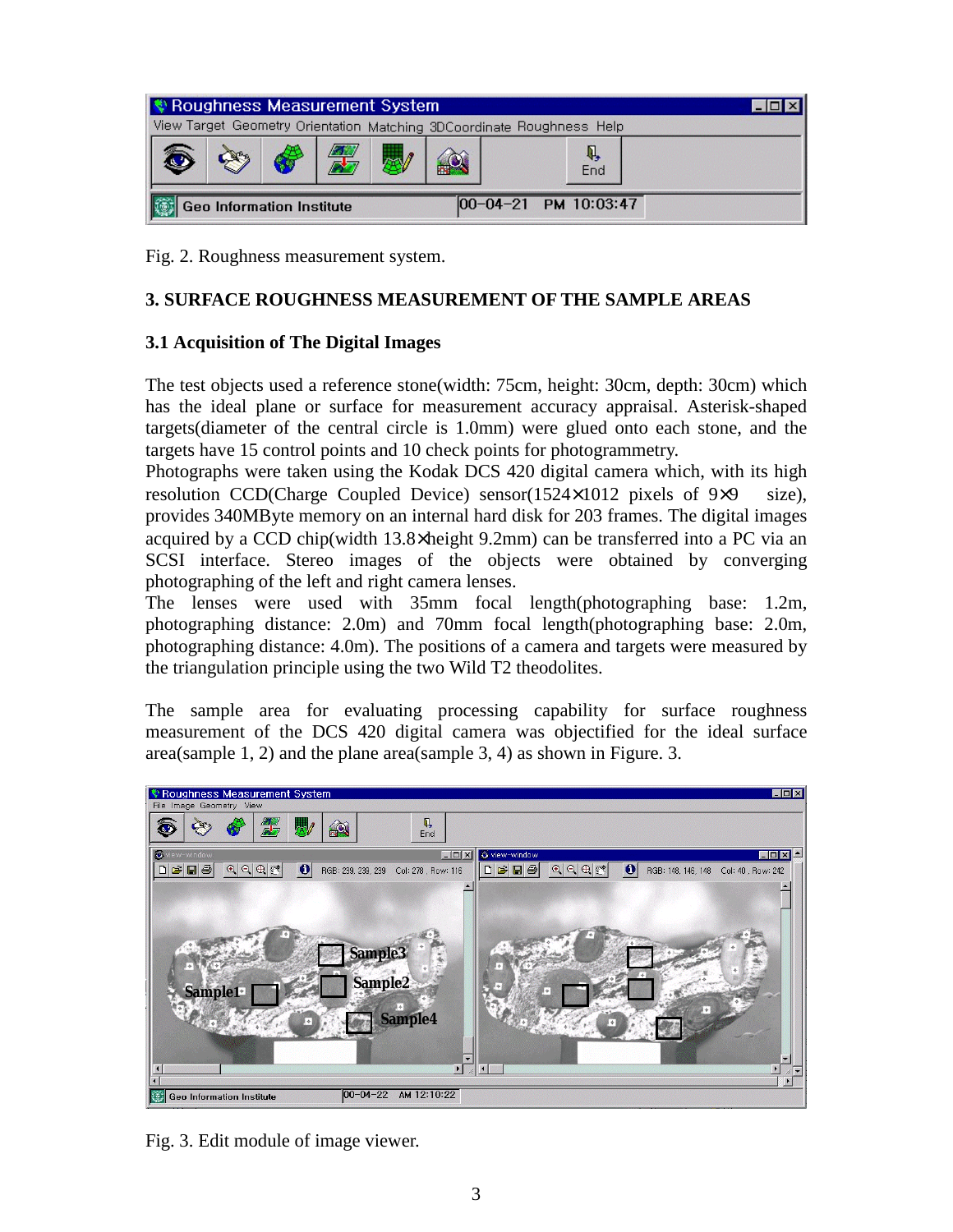### **3.2 Determination of The Exterior Orientation Elements**

The bundle adjustment is applied to results of the exterior orientation elements from each camera.

The bundle adjustment is based on the collinear condition, which refers to the perspective center of a camera, the points on the photograph, and the points in the object space being aligned in the bundle of rays. Rotation elements $( , , , )$  and the perspective center position of camera at the moment of exposure(X0, Y0, Z0) resulted from the least square method

In this paper, the exterior orientation elements of digital images acquired by the DCS 420 camera are not calibration data, so the interior and the exterior orientation elements were resulted from the bundle adjustment using the additional parameters of principal displacement and focal length.

For reliability evaluation of resulting exterior orientation elements, space coordinates of check points in each object space are computed by the bundle adjustment.

The accuracy of the computed positions is evaluated from RMSE of residual errors between positions measured by the T2 theodolite and computed positions by the bundle adjustment, and Table 1 presents the results.

| <b>RMSE</b>  | X             |                      |               |                      | Z             |                      |
|--------------|---------------|----------------------|---------------|----------------------|---------------|----------------------|
| Focal length | <b>Bundle</b> | Additional<br>bundle | <b>Bundle</b> | Additional<br>bundle | <b>Bundle</b> | Additional<br>bundle |
| 35mm         | 0.251         | 0.219                | 0.280         | 0.188                | 0.245         | 0.237                |
| 70mm         | 0.146         | 0.099                | 0.120         | 0.106                | 0.157         | 0.154                |

Table 1. RMSE of 3D ground coordinates of the check points in digital images acquired by the DCS 420 camera (unit : mm)

As shown in Table 1, RMSE of images with 70mm focal length is less than the case of 35mm, and the additional bundle adjustment gives higher accuracy than the bundle adjustment. So, in this case, we just used digital images of the reference stone acquired by the 70mm focal length digital camera.

## **3.3 Auto Matching**

Auto matching for the acquisition of object space coordinates is commonly used in areabased matching method using the maximum correlation coefficient, which is computed based on the cross-correlation function, and this method was used in this paper.

Also, pre-processing of auto matching where the matching size should be determined. Thus, in the determination of matching size, after conjugate points determined to have 20 pixel intervals using geometrical relation equation in the targets of between left and right images, the determined conjugate points are used as control points for matching.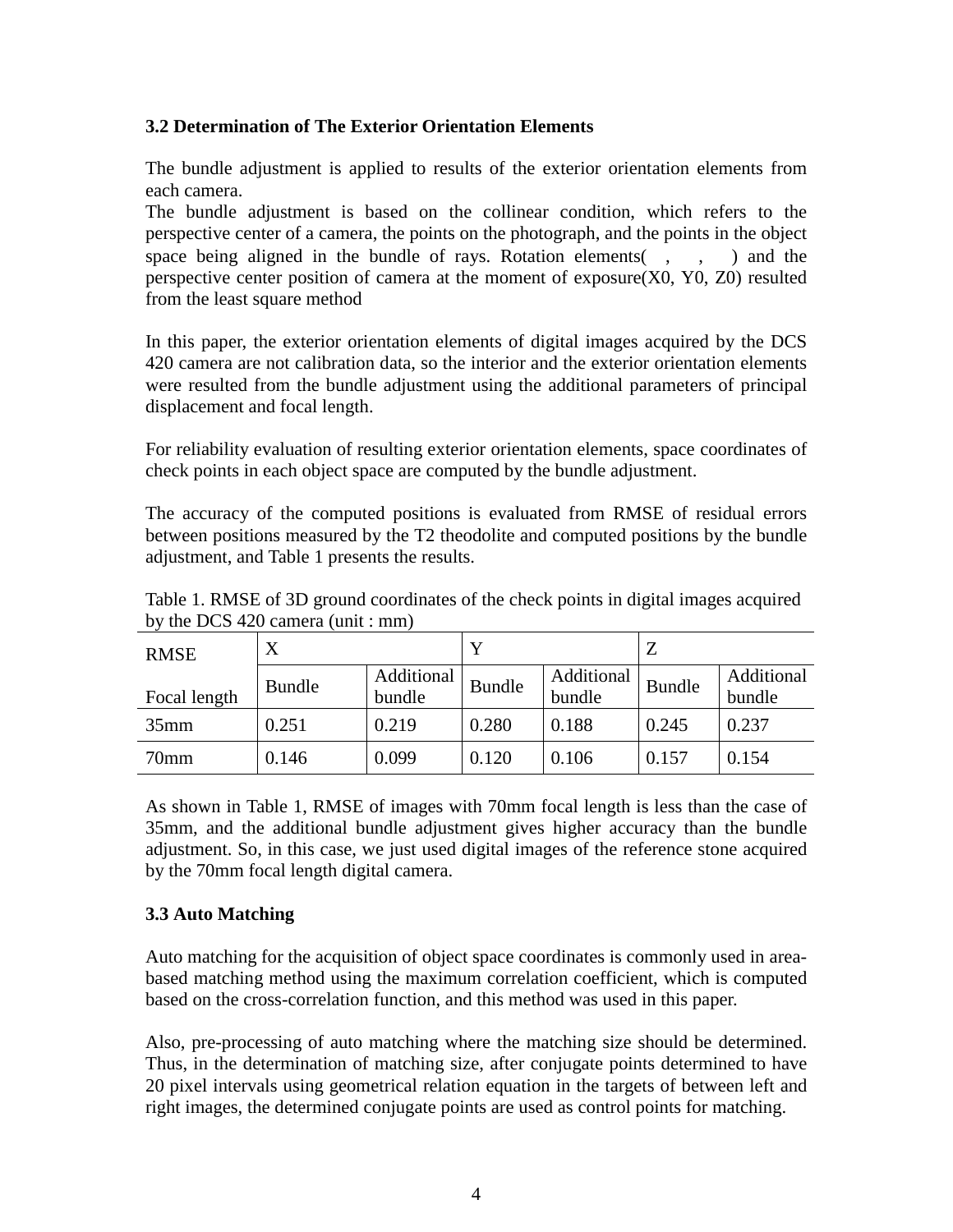Search size fixed as  $45\times45$  in the control points surrounding, and averages of the maximum correlation coefficient of each window size from 7×7 to 21×21 are calculated by matching, so that  $17\times17$  window and  $45\times45$  search are the proper sizes for matching as shown in Table 2.

| Table 2. Twenge correlation coefficients of each window size |  |  |  |  |  |  |  |       |
|--------------------------------------------------------------|--|--|--|--|--|--|--|-------|
| <b>Size</b>                                                  |  |  |  |  |  |  |  |       |
| Ave.                                                         |  |  |  |  |  |  |  | 0.885 |

Table 2. Average correlation coefficients of each window size

After all the points of each sample area were matched using the resulted matching size, we obtained conjugate points of the sub-pixel unit.

#### **3.4 Determination of The Three Dimensional Positions**

Object coordinates were generated by applying the space intersection theory, where conjugate points are resulted by matching, and exterior orientation elements are obtained by the calibration process of systemic error. Figure 4 shows the DEM of each sample area.



Fig. 4. DEM on each sample area taken by the DCS 420 camera.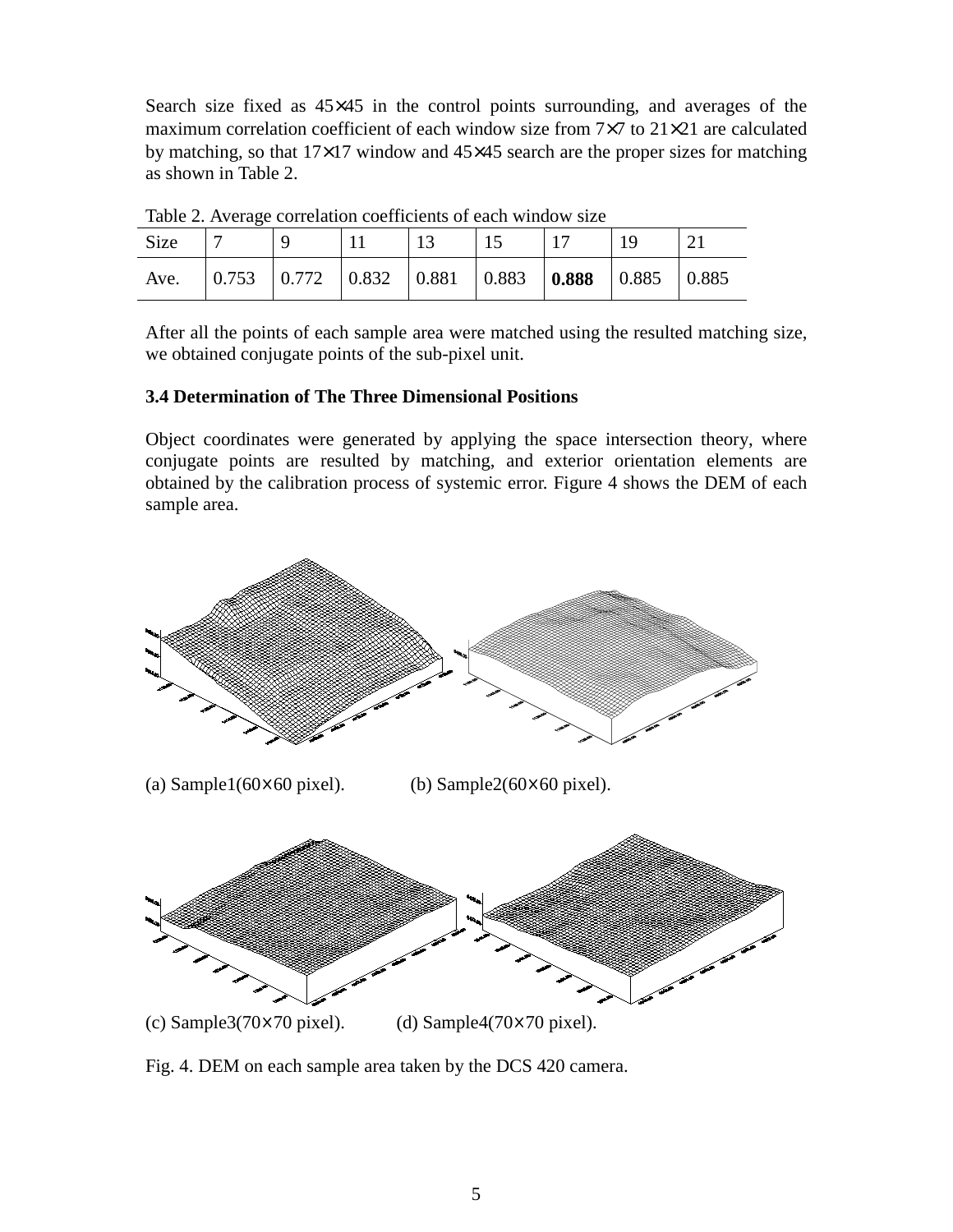#### **3.5 Surface Roughness Measurement**

One of the representation methods of surface roughness currently provided in the KS is the centerline average roughness, which is mostly used as international measures. As can be seen in Figure 5 and Equation 1, this method uses the absolute value of the arithmetic mean of height differences from the reference surface, that is, the minimum surface of height value differences at all points of the test area.



Fig. 5. Profile of a curved line for the centerline average height roughness designation method.

$$
Ra = \frac{1}{L} \int_0^L |f(x)| dx \tag{1}
$$

The reference surface that has minimum-distance values between the heights of all points in the sample area was determined by the least square method. Then, distances from the reference surface to all points were computed as centerline average roughness in this paper.

The plane equation for the determination of the reference plane is defined as shown in Equation 2. The coefficient of this equation is computed by the least square method from Equation 3 of function F, and the normal distance from an arbitrary point in the sample area to the reference plane should be computed in accordance with Equation 4.

$$
Z = a_0 + a_1 X + a_2 Y \tag{2}
$$

$$
F = \sum \{ Z_i - (a_0 + a_1 X_i + a_2 Y_i) \}^2 = \min. \tag{3}
$$

$$
di = \frac{|a_0 + a_1X_i + a_2Y_i - Z_i|}{\sqrt{a_1^2 + a_2^2 + (-1)^2}}
$$
\n(4)

Where *Xi*, *Yi* and *Zi* are positions of arbitrary points in the object space.

Also, a two order surface equation is defined in Equation 5 for the determination of roughness from the reference surface, and the coefficient of this equation is computed by the least square method just as in the plane equation. And the normal distance from an arbitrary point in the sample area to the reference surface should be computed by a unit normal vector as shown in Equation 6.

$$
Z = a_0 + a_1 X + a_2 Y + a_3 X^2 + a_4 XY + a_5 Y^2 \tag{5}
$$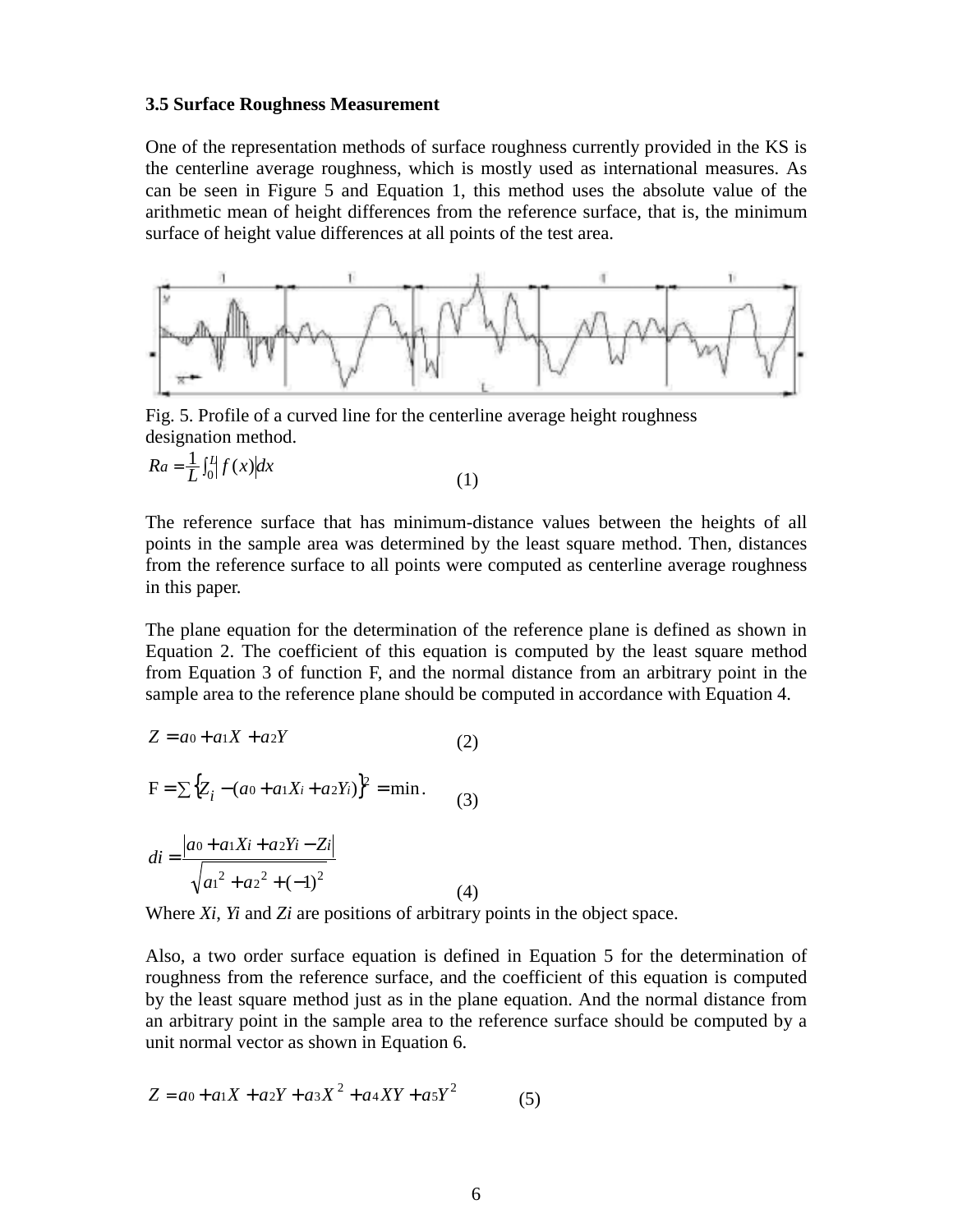$$
n = \frac{-\frac{\partial F}{\partial X}(X_0, Y_0)i - \frac{\partial F}{\partial Y}(X_0, Y_0)j + k}{\sqrt{\left\{\frac{\partial F}{\partial X}(X_0, Y_0)\right\}^2 + \left\{\frac{\partial F}{\partial Y}(X_0, Y_0)\right\}^2 + 1}}
$$
(6)

Surface roughness from the reference plane and the reference surface to all points in the sample area were computed with the proposed method in this paper. Figure 6 presents the module of surface roughness measurement and output values, and Table 4 presents centerline average roughness from applicative reference plane and surface to all points in the sample area.



Fig. 6. Roughness measurement module.

## **4. COMPARISON AND ANALYSIS**

In order to evaluate measurement processing capability of the DCS 420 digital camera, resultant values of a digital camera were compared with the resultant values of surface roughness obtained by using the Rolleiflex 6006 metric film camera.

Sample areas of digital images acquired by the Rolleiflex 6006 metric camera evaluated the same areas as did digital camera. Also, the three-dimensional position of each sample area was computed by applying the space intersection theory, where conjugate points resulting from matching are used for all pixels in the sample area images. Surface roughness is computed with application of mentioned reference plane and reference surface equation using the resulting three-dimensional positions information, as shown in Table 3.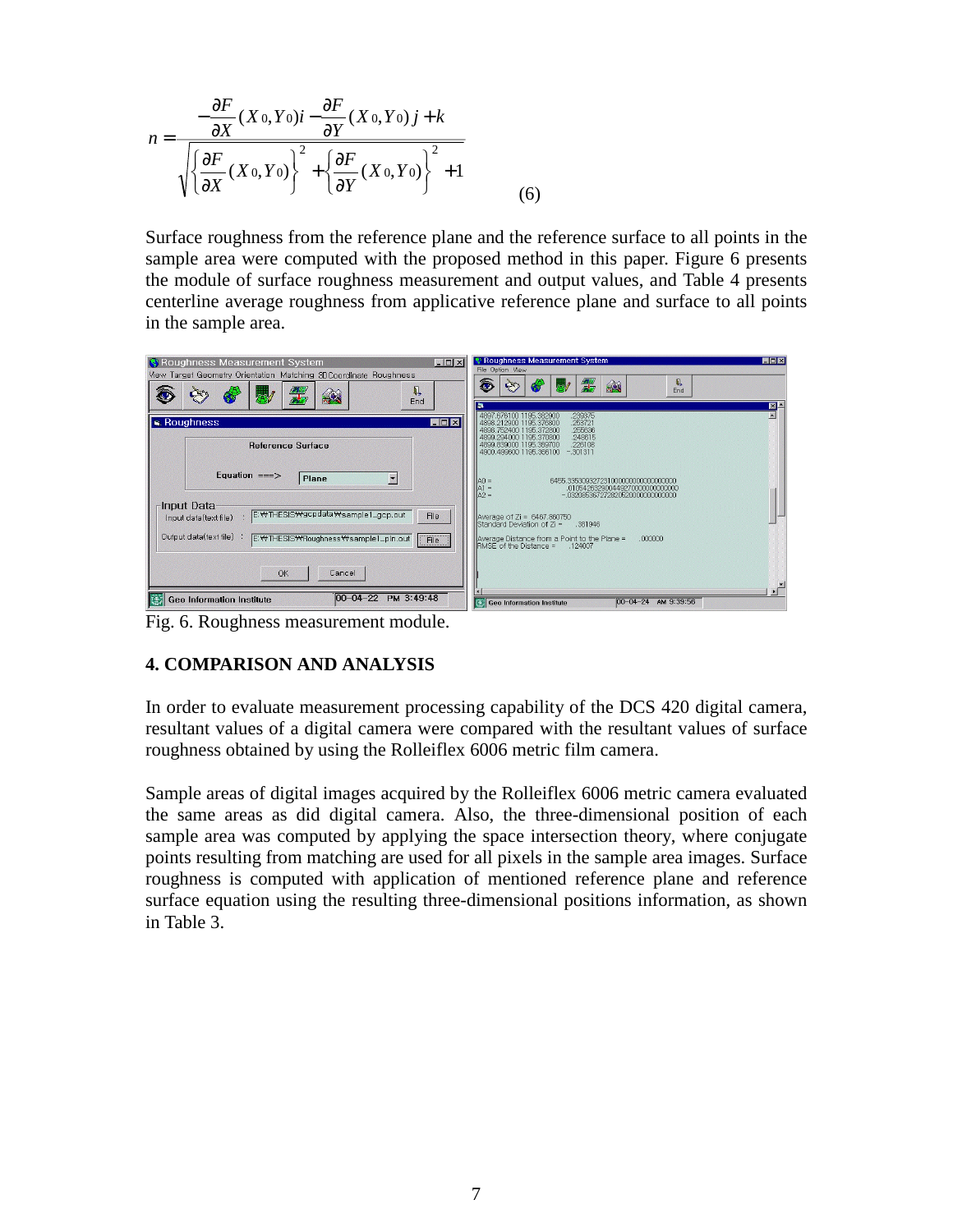| Camera                           | <b>DCS 420</b> |       | Rolleiflex 6006 |       |  |
|----------------------------------|----------------|-------|-----------------|-------|--|
| Reference surface<br>Sample area | Surface        | plane | surface         | Plane |  |
| Sample 1                         | 0.122          |       | 0.076           |       |  |
| Sample 2                         | 0.092          |       | 0.076           |       |  |
| Sample 3                         |                | 0.093 |                 | 0.051 |  |
| Sample 4                         |                | 0.085 |                 | 0.060 |  |

Table 3. Average of normal distance between the sample points and the reference surface from the DCS 420 digital camera and the Rolleiflex 6006 camera(unit : mm)

The average of surface roughness from the DCS 420 digital camera shows inaccurate results with approximately 0.03mm greater values than those of Rolleiflex 6006 metric camera as a whole, as shown in Table 4.

The reason for this result is that a digital camera is a nonmetric camera without calibration data and resolution by the CCD sensor is fixed as 1524×1012 pixel, and pixel space of CCD arrangement is not constant. On the other hand, metric camera provides calibration data related with lens distortion, and the resolution of metric camera can be adjusted at user's disposal after film scanning.

### **5. CONCLUSION**

From stone's surface roughness measurement using stereopairs of the ideal plane or surface acquired by DCS 420 digital camera and a primary window operating roughness measurement system,

- 1. Stone's surface roughness from the reference plane and surface can be measured accurately with less than  $\pm 0.1$ mm error, after applied the digital close-range photogrammetric by the DCS 420 digital camera.
- 2. A primary window operating stone's roughness measurement system can be constructed by using a digital camera and Microsoft Visual basic 6.0 in Window environment for real-time processing, which could represent a precision measurement technique of surface roughness and shape for a stone by the digital close-range photogrammetric.

Results of this study may be applied to industrial measurement of high precision demanded by the digital close-range photogrammetric.

#### **REFERENCES**

1. Fraser, C.S. and Shortis M. R., 1995, Metric Exploitation of Still Video Imagery, Photogrammetric Record, 15(85) : 107-122.

2. KODAK, 1997, Professional Digital Cameras User's Manual, Estman Kodak Company, U.S.A : 1-1-8-74.

3. Lichti, D.D., Chapman, M.A., Boyd, S.K., Ronsky, J.L., 1997, Digital Photogrammetric Measurement of Knee Joint Surfaces, Technical Papers of 1997 ACSM/ASPRS Annual